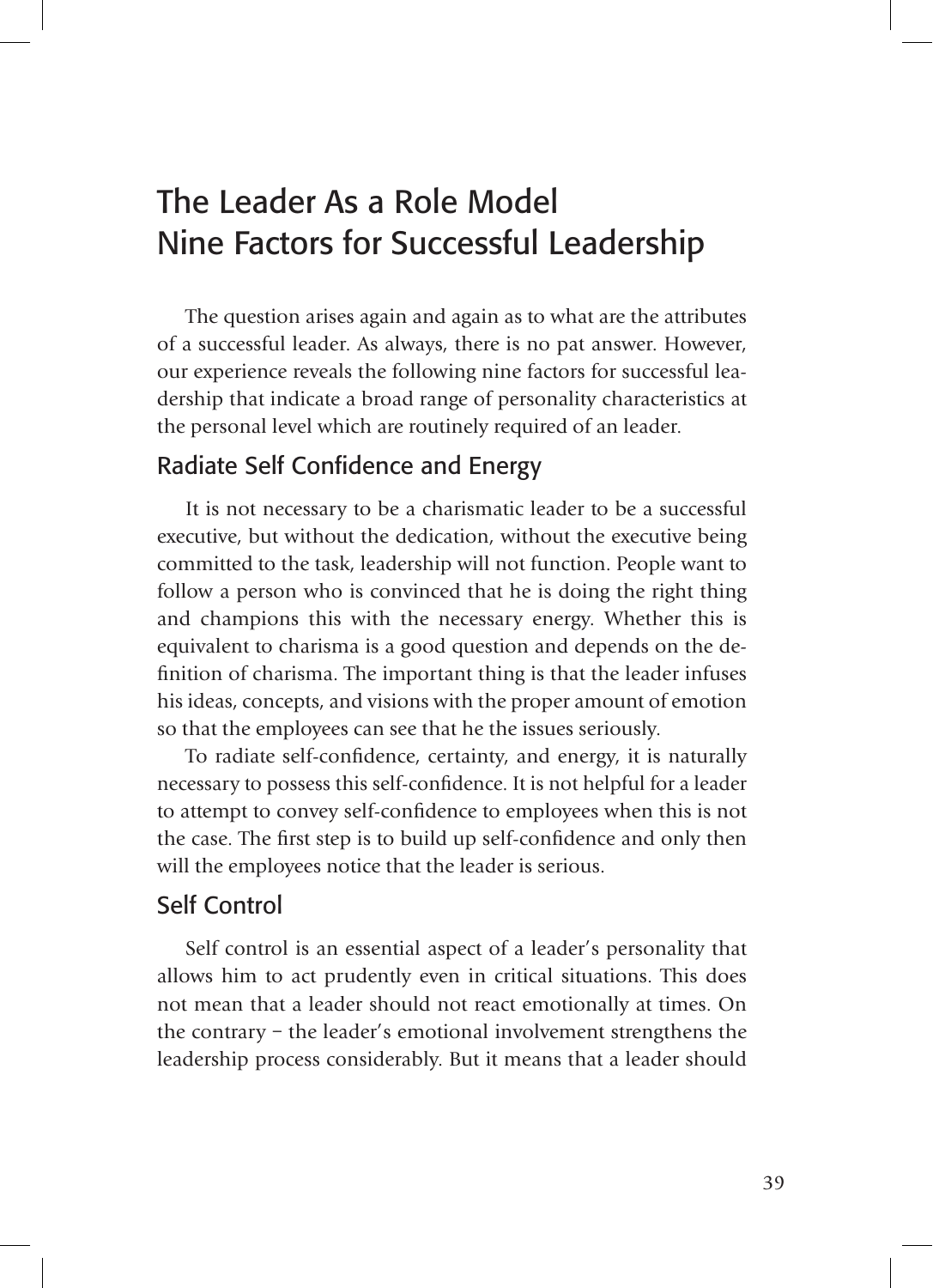always keep on top of things in critical phases, when things can get muddled. The leader thus takes on the role of a pilot who has to guide a ship safely into the harbor when seas are rough.

## Be Consistent, Predictable, Firm, and Fair

These personality traits mean that the leader does only what he says he will and is clear and unambiguous about it. In addition, it is commendable if the leader demands no more of others than what he is also willing to do himself. And vice versa, the leader must deal with employees' expectations that he comply with his own demands, figuratively speaking, with respect to his own tasks. For example, it is absolutely indispensable that a leader who demands honesty and other socially desired values also incorporates them in himself. If a leader demands that employees keep promises and are reliable and that they give prompt notice if there are any possible conflicts with due dates, the leader must also do the same or risk causing employees to give up. Moreover, strong leaders act consistently in comparable situations and do not stumble from one situation to the next.

#### Be Methodical and Transparent

Leaders who convey self-assurance because they show employees clearly that they have a plan that, in an ideal situation, the employees can help with, enjoy a high level of trust. The methodical and transparent handling of procedures, figures, data, and facts is an instrument that is essential for including employees in the work of the division and giving them responsibility. A leader who proceeds methodically and deals with information in a transparent manner will always be more successful than a leader who keeps a lid on information. This requires a certain amount of stature, for giving information always entails giving up some power.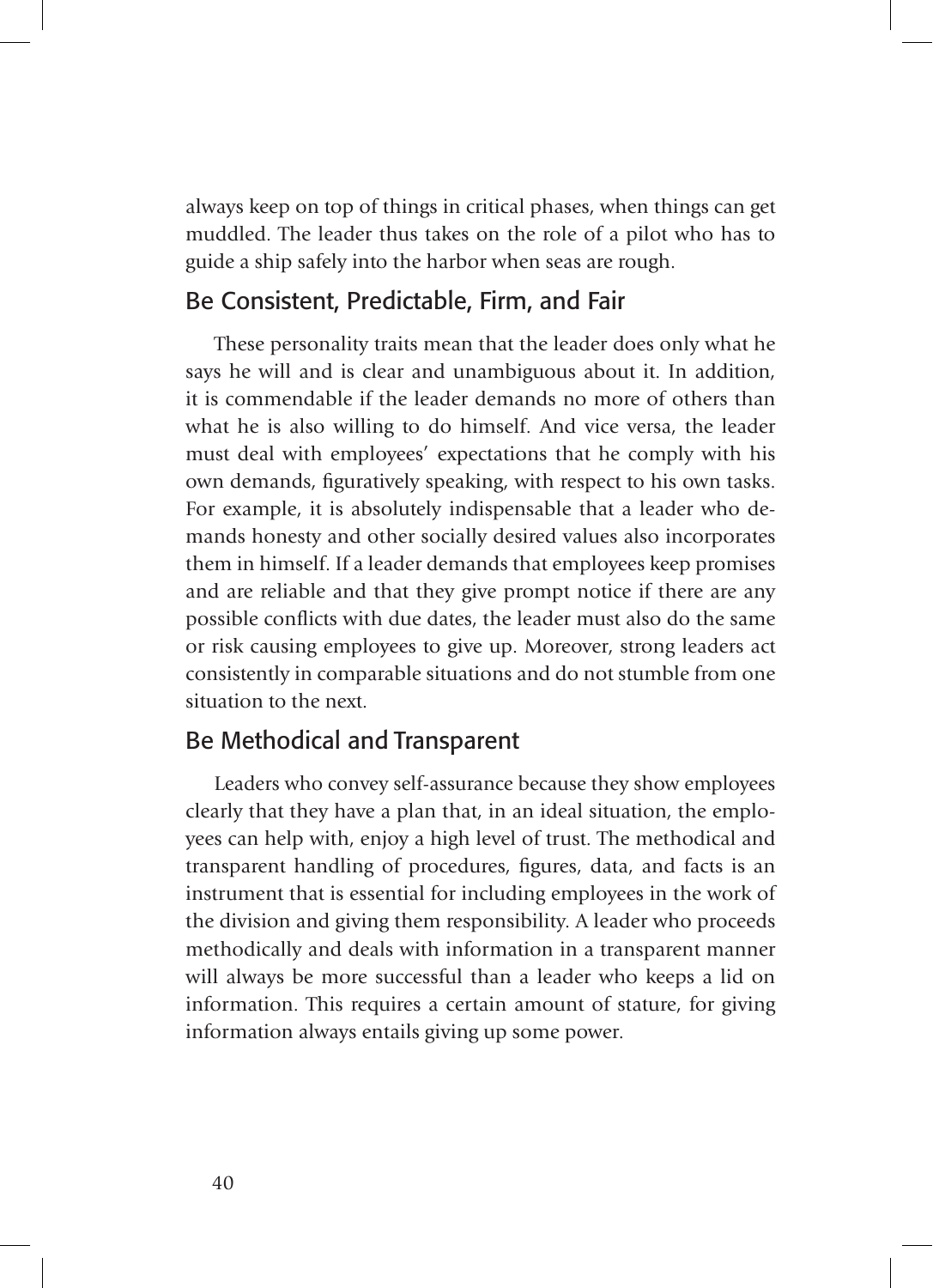## See the Big Picture and the Details

Only if you see the whole picture can you lead a team to the goal. "It is better to see the big picture more or less clearly than see the details perfectly" is a valid premise, but if the overwhelming size of the big picture makes you lose sight of the details, you cannot tell whether a sum of slight deviations might possibly lead to a failure of the entire system. Moreover, details of employees and customers are frequently seen more readily than changes to the overall picture. It is thus important for a leader to see both the big picture and envision a picture of the future as well as being able to keep an eye on details. If a leader determines that he tends more to one side or another, he should regularly consult someone who emphasizes the other aspect.

## Challenge and Support

The leader who is capable of both challenging and supporting employees demonstrates balance and shows that he banks on performance and also ensures that employees have room for development. Challenging employees is important so that employees in a position to recognize the expectations made of them. Supporting them is important because the employees should know that the leader is interested in the individual development of every single employee.

#### Be Customer Oriented

Customer-oriented thinking and acting includes the fundamental personal willingness of a leader to serve. The term 'service' stems from 'serve' and the serving aspect cannot be stressed enough. Success is almost guaranteed for a leader who can direct his own actions and the actions of employees to the needs of internal and